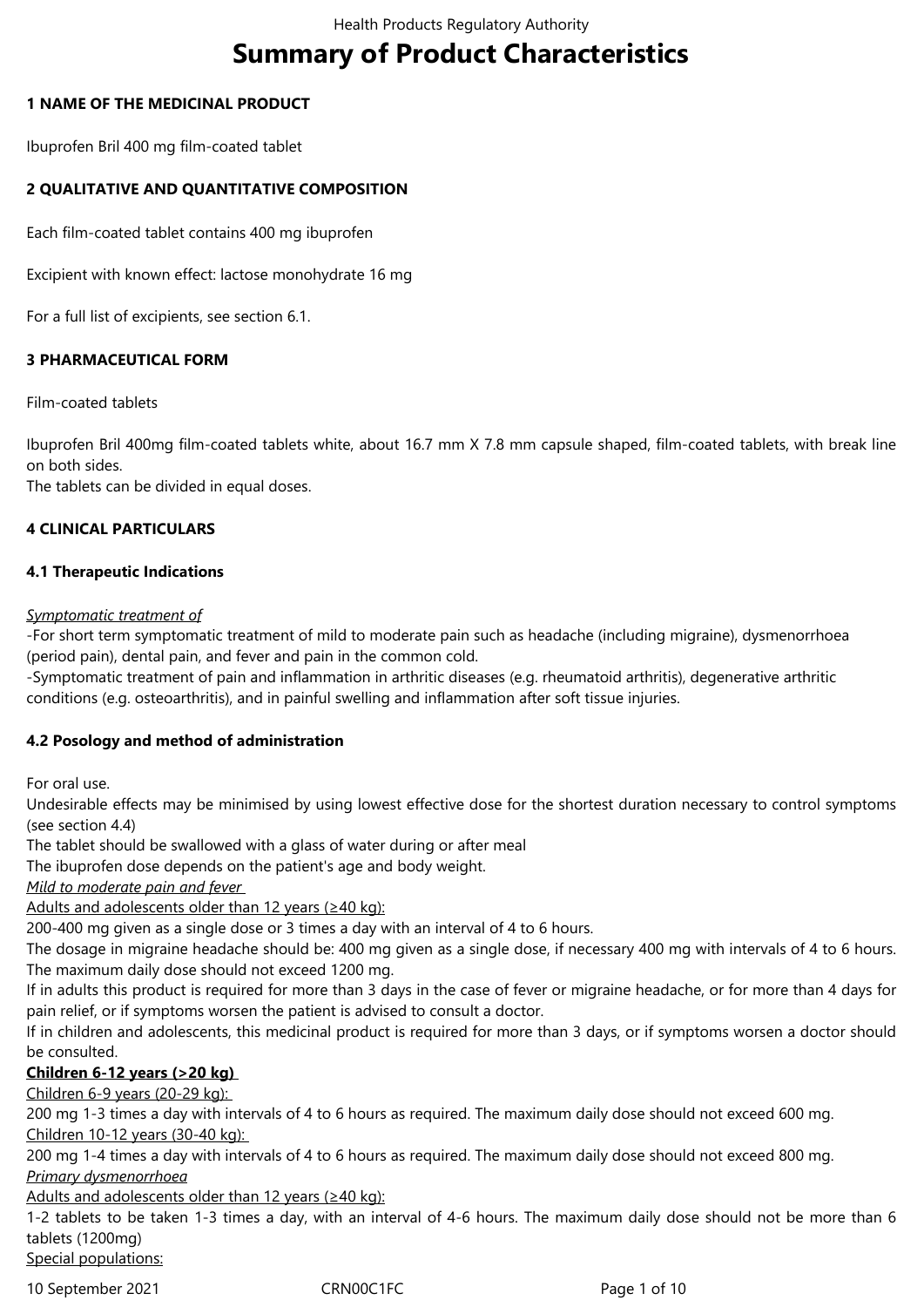# Paediatric population:

If in children aged from 6 years and in adolescents this medicinal product is required for more than 3 days, or if symptoms worsen a doctor should be consulted.

Ibuprofen Bril 200 mg film-coated tablets is contraindicated in children younger than 6 years of age (below 20 kg body weight) due to the large amount of active substance.

# Older people

NSAIDs should be used with particular caution in elderly patients who are more prone to adverse events and are at increased risk of potentially fatal gastrointestinal haemorrhage, ulceration or perforation (see section 4.4). If treatment is considered necessary, the lowest dose for the shortest duration necessary to control symptoms should be used. Treatment should be reviewed at regular intervals and discontinued if no benefit is seen or intolerance occurs.

# Impaired renal function

In patients with mild or moderate reduction of renal function, the dose should be kept as low as possible for the shortest duration necessary to control symptoms and renal function monitored. (For patients with severe renal failure see section 4.3). Impaired liver function

In patients with mild or moderate reduction of liver function the dose should be kept as low as possible for the shortest duration necessary to control symptoms and liver function monitored. (For patients with severe liver failure see section 4.3).

# **4.3 Contraindications**

Ibuprofen Bril Tablets is contraindicated in patients with:

- hypersensitivity to the active substance or to any of the excipients listed in section 6.1
- previous hypersensitivity reactions (e.g. asthma, rhinitis, urticaria or angioedema) in response to acetylsalicylic acid or other NSAIDs
- history of gastrointestinal bleeding or perforation, related to previous NSAIDs therapy
- active, or history of recurrent peptic ulcer/haemorrhage (two or more distinct episodes of proven ulceration or bleeding)
- severe hepatic or severe renal insufficiency
- severe heart failure (NYHA Class IV) last trimester of pregnancy (see section 4.6)
- significant dehydration (caused by vomiting, diarrhoea or insufficient fluid intake)
- cerebrovascular or other active bleeding
- dishaematopoiesis of unknown origin
- children younger than 6 years of age (below 20 kg body weight) because this tablet strength is not suitable due to large amount of active substance.

# **4.4 Special warnings and precautions for use**

The use of Ibuprofen Bril Tablets with concomitant NSAIDs including cyclooxygenase-2 selective inhibitors should be avoided. Undesirable effects may be minimised by using the lowest effective dose for the shortest duration necessary to control symptoms (see section 4.2 and GI and cardiovascular risks below). Patients treated with NSAIDs long term should undergo regular medical supervision to monitor for adverse events.

Ibuprofen Bril Tablets should only be administered under strict consideration of the benefit-risk ratio in the following conditions:

- Systemic Lupus Erythematosus (SLE) or other autoimmune diseases.
- Congenital disturbance of porphyrin metabolism (e.g. acute intermittent porphyria)
- The first and second trimester of pregnancy
- Lactation

Special care has to be taken in the following cases:

- Gastrointestinal diseases including chronic inflammatory intestinal disease (ulcerative colitis, Crohn's disease)
- Cardiac insufficiency and hypertension
- Reduced renal function
- Hepatic dysfunction
- Disturbed haematopoiesis
- Blood coagulation defects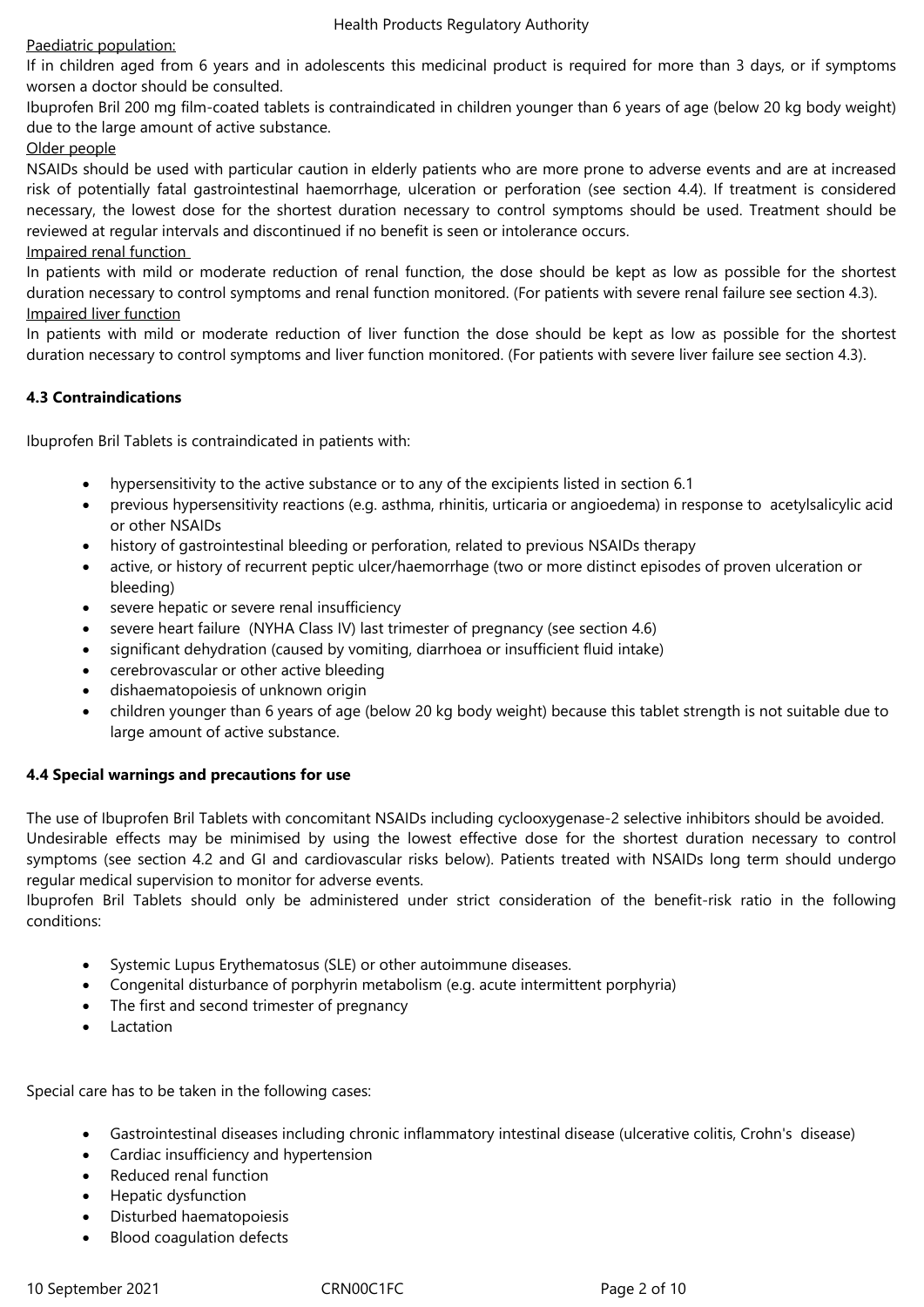- Allergies, hay fever, chronic swelling of nasal mucosa, adenoids, chronic obstructive airway disease or bronchial asthma
- Immediately after major surgical interventions

# *Gastrointestinal bleeding, ulceration and perforation*

GI bleeding, ulceration or perforation, which can be fatal, has been reported with all NSAIDs at any time during treatment, with or without warning symptoms or a previous history of serious GI events.

The risk of GI bleeding, ulceration or perforation is higher with increasing NSAID doses, in patients with a history of ulcer, particularly if complicated with haemorrhage or perforation (see section 4.3), and in the elderly. These patients should commence treatment on the lowest dose available.

Combination therapy with protective agents (e.g. misoprostol or proton pump inhibitors) should be considered for these patients, and also for patients requiring concomitant low-dose acetylsalicylic acid, or other medicinal products likely to increase gastrointestinal risk. (See below and section 4.5).

Patients with a history of GI toxicity, particularly when elderly, should report any unusual abdominal symptoms (especially GI bleeding) particularly in the initial stages of treatment.

Caution should be advised in patients receiving concomitant medications which could increase the risk of ulceration or bleeding, such as oral corticosteroids, anticoagulants such as warfarin or heparin, selective serotonin-reuptake inhibitors or anti-platelet agents such as acetylsalicylic acid (see section 4.5).

When GI bleeding or ulceration occurs in patients receiving Ibuprofen Bril Tablets, the treatment should be withdrawn.

NSAIDs should be given with care to patients with a history of gastrointestinal disease (ulcerative colitis, Crohn's disease) as their condition may be exacerbated. (See section 4.8).

### *Older people*

The older people have an increased frequency of adverse reactions to NSAIDs, especially gastrointestinal bleeding and perforation which may be fatal (see section 4.2).

### *Cardiovascular and cerebrovascular effects*

Appropriate monitoring and advice are required for patients with a history of hypertension and/or mild to moderate congestive heart failure as fluid retention, hypertension and oedema have been reported in association with NSAID therapy. Clinical studies suggest that use of ibuprofen, particularly at high dose (2400 mg/day) , may be associated with a small increased risk of arterial thrombotic events (for example myocardial infarction or stroke). Overall, epidemiological studies do not suggest that low-dose ibuprofen (e.g. ≤ 1200 mg/day) is associated with an increased risk of arterial thrombotic events. Patients with uncontrolled hypertension, congestive heart failure (NYHA II-III), established ischaemic heart disease, peripheral arterial disease, and/or cerebrovascular disease should only be treated with ibuprofen after careful consideration and high doses (2400 mg/day) should be avoided. Similar consideration should be made before initiating longer-term treatment of patients with risk factors for cardiovascular events (e.g. hypertension, hyperlipidaemia, diabetes mellitus, smoking), particularly if high doses of ibuprofen (2400 mg/day) are required.

### *Severe skin reactions*

Serious skin reactions, some of them fatal, including exfoliative dermatitis, Stevens-Johnson syndrome, and toxic epidermal necrolysis, have been reported very rarely in association with the use of NSAIDs (see section 4.8). Patients appear to be at highest risk of these reactions early in the course of therapy, the onset of the reaction occurring in the majority of cases within the first month of treatment. Acute generalised exanthematous pustulosis (AGEP) has been reported in relation to Ibuprofen-containing products. Ibuprofen Bril Tablets should be discontinued, at the first appearance of signs and symptoms of severe skin reactions, such as skin rash, mucosal lesions, or any other sign of hypersensitivity.

### *Renal effect*

Ibuprofen may cause the retention of sodium, potassium and fluid in patients who have not previously suffered from renal disorders because of its effect on renal perfusion. This may cause oedema or even lead to cardiac insufficiency or hypertension in predisposed patients.

As with other NSAIDs, the prolonged administration of ibuprofen to animals has resulted in renal papillary necrosis and other pathological renal changes. In humans, there have been reports of acute interstitial nephritis with haematuria, proteinuria and occasionally nephrotic syndrome. Cases of renal toxicity have also been observed in patients in whom prostaglandins play a compensatory role in the maintenance of renal perfusion. In these patients, administration of NSAIDs may cause a dose-dependent reduction in prostaglandin formation and, secondarily, in renal blood flow, which may precipitate overt renal decompensation. Patients at greatest risk of suffering this reaction are those with renal dysfunction, heart failure, hepatic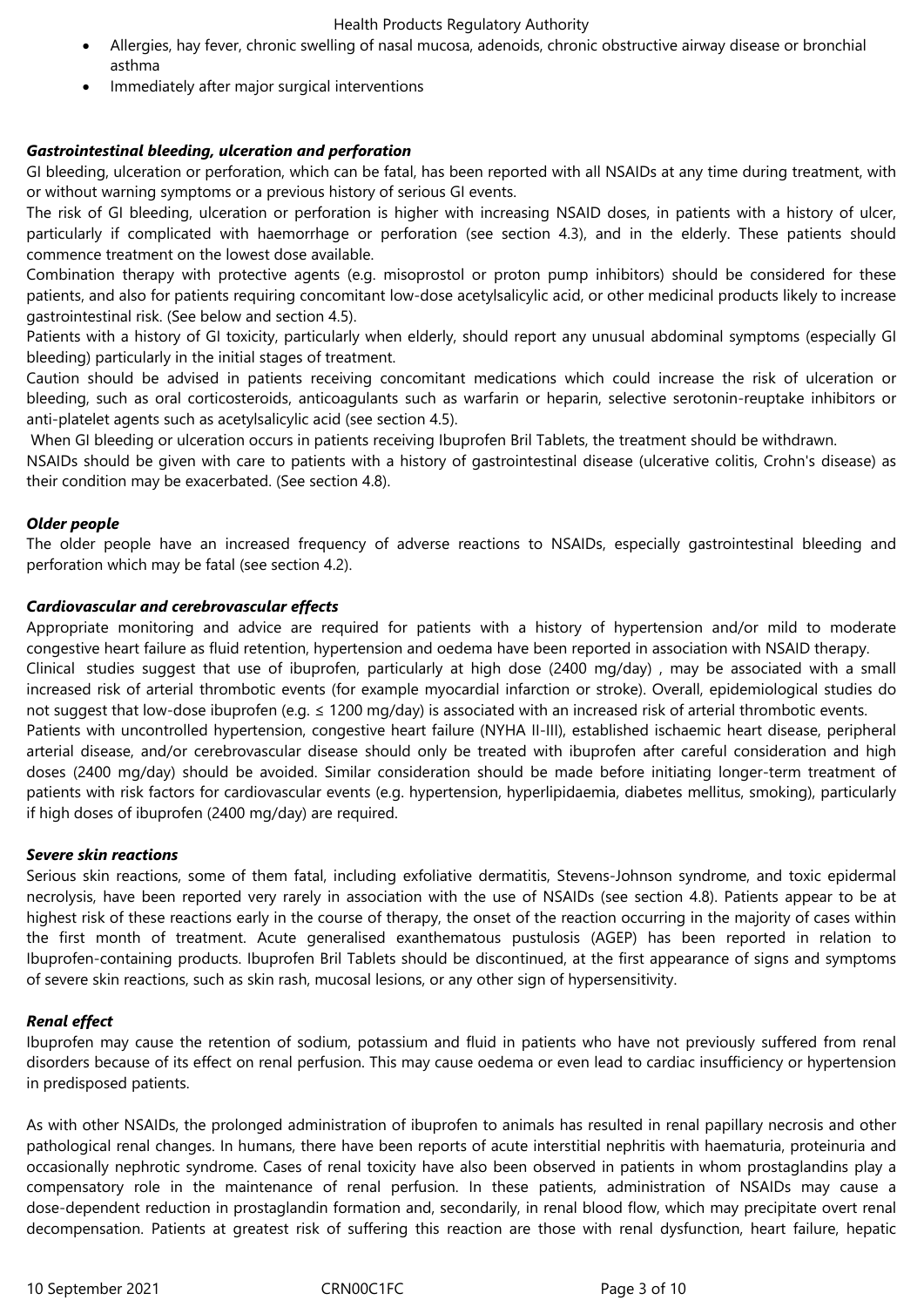dysfunction, those taking diuretics and ACE inhibitors and the elderly. Discontinuation of NSAID treatment is generally followed by recovery to the pre-treatment state.

There is a risk of renal impairment in dehydrated children and adolescents.

### *Other precautions*

Bronchospasm, urticaria or angioedema may be precipitated in patients suffering from or with a previous history of bronchial asthma, chronic rhinitis, sinusitis, nasal polyps, adenoids or allergic diseases.

Prolonged use of any type of painkiller for headaches can make them worse. If this situation is experienced or suspected, medical advice should be obtained and treatment should be discontinued. The diagnosis of medication overuse headache (MOH) should be suspected in patients who have frequent or daily headaches despite (or because of) the regular use of headache medications. In general the habitual intake of analgesics, particularly the combination use of different analgesic substances, may cause permanent renal damage and a risk of renal failure (analgesics nephropathy).

During treatment with ibuprofen, some cases with symptoms of aseptic meningitis, such as stiff neck, headache, nausea, vomiting, fever or disorientation have been observed in patients with existing auto-immune disorders (such as systemic lupus erythematosus, mixed connective tissue disease).

Ibuprofen may temporarily inhibit platelet aggregation and prolong the bleeding time. Therefore, patients with coagulation defects or on anticoagulant therapy should be observed carefully.

In case of long-term treatment with ibuprofen a periodical monitoring of hepatic and renal function as well as the blood count is necessary, especially in high risk patients.

Consumption of alcohol should be avoided since it may intensify side effects of NSAIDs, especially if affecting the gastrointestinal tract or the central nervous system.

Patients on ibuprofen should report to their doctor signs or symptoms of gastro-intestinal ulceration or bleeding, blurred vision or other eye symptoms, skin rash, weight gain or oedema.

There is some evidence that medicinal products which inhibit cyclo-oxygenase/ prostaglandine synthesis may cause impairment of female fertility by an effect on ovulation. This is reversible on withdrawal of treatment.

Patients with rare hereditary problem of galactose intolerance, the Lapp lactase deficiency or glucose-galactose malabsorption should not take this medicine.

### **4.5 Interaction with other medicinal products and other forms of interactions**

### *Concomitant use of ibuprofen and the following substances should be avoided:*

*Acetylsalicylic acid low doses*: Concomitant administration of ibuprofen and acetylsalicylic acid is not generally recommended because of the potential of increased adverse effects. Experimental data suggest that ibuprofen may competitively inhibit the effect of low dose acetylsalicylic acid on platelet aggregation when they are dosed concomitantly. Although there are these data to the clinical situation, the possibility that regular, long-term use of ibuprofen may reduce the cardioprotective effect of low-dose acetylsalicylic acid cannot be excluded. No clinically relevant effect is considered to be likely for occasional ibuprofen use (see section 5.1)

*Other NSAIDs*: As a result of synergistic effects, the concurrent use of several NSAIDs can increase the risk of gastrointestinal ulcers and haemorrhage. Co-administration of ibuprofen with other NSAIDs should therefore be avoided (see section 4.4).

*Anti-coagulants*: NSAIDs may enhance the effects of anticoagulants, such as warfarin or heparin (see section 4.4). In case of simultaneous treatment, monitoring of the coagulation state is recommended.

*Ticlopidin*: NSAIDs should not be combined with ticlopidine due to a risk of an additive effect in the inhibition of the platelet function.

*Methotrexate*: NSAID inhibits the tubular secretion of methotrexate and certain metabolic interactions can occur resulting in decreased clearance of methotrexate. The administration of Ibuprofen Bril Tablets within 24 hours before or after the administration of methotrexate can lead to an elevated concentration of methotrexate and an increase in its toxic effects. Therefore, concomitant use of NSAIDs and high doses of methotrexate should be avoided. Also, the potential risk of interactions in low dose treatment with methotrexate should be considered, especially in patients with impaired renal function. In combined treatment, renal function should be monitored.

Ibuprofen (like other NSAIDs) should be taken only with caution in combination with the following substances: *Moclobemide*: Enhances the effect of ibuprofen.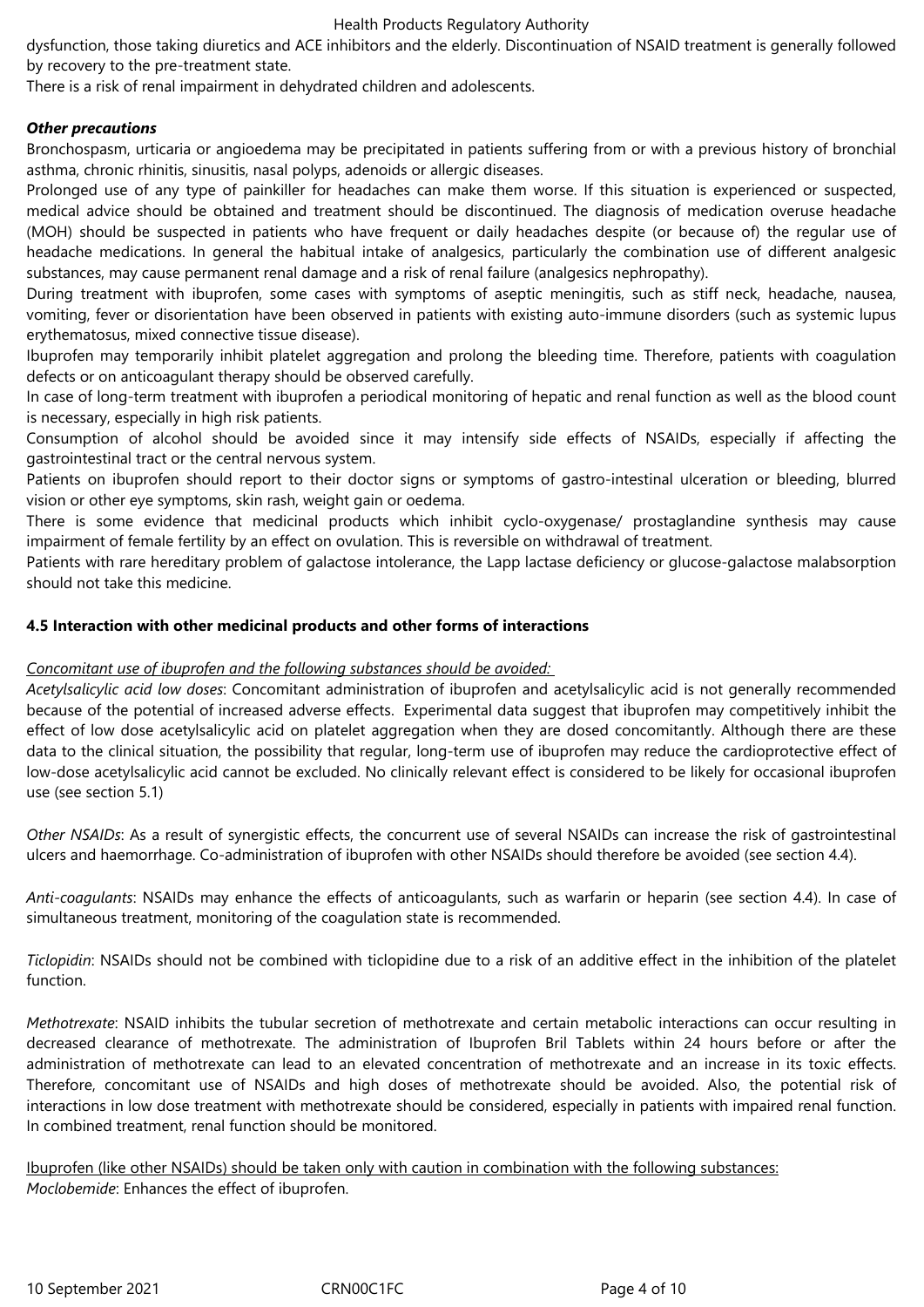*Phenytoin, lithium* and digoxin The concomitant use of ibuprofen with digoxin, phenytoin or lithium preparations may increase serum levels of these medicinal products. A check of serum-lithium is required, a check of serum digoxin and serum-phenytoin is recommended.

*Diuretics and antihypertensives*: Diuretics and ACE-inhibitors can increase the nephrotoxicity of NSAIDs. NSAIDs can reduce the effect of diuretics and antihypertensives including ACE-inhibitors and beta-blockers. In patients with reduced kidney function (e.g. dehydrated patients or elderly patients with reduced kidney function), the concomitant use of an ACE inhibitor and angiotension II antagonist with a cyclooxygenase-inhibiting medicinal product can lead to further impairment of kidney function and through to acute renal failure. This is usually reversible. Such combination should therefore only be used with caution, especially in elderly patients. The patients have to be instructed to drink sufficient liquid and periodic monitoring of the kidney values should be considered for the time immediately after the start of the combination therapy.

*The concomitant administration of Ibuprofen Bril* and potassium sparing diuretics or ACE inhibitors can result in hyperkalaemia.

*Captopril*: Experimental studies indicate that ibuprofen counteracts the effect of captopril of increased sodium excretion.

*Aminoglycosides*: NSAIDs can slow down the elimination of aminoglycosides and increase their toxicity.

*Selective serotonin reuptake inhibitors (SSRIs)*: Increased risk of gastrointestinal bleeding (see section 4.4).

*Ciclosporine*: The risk of kidney damage by ciclosporin is increased by the concomitant administration of certain NSAIDs. This effect cannot be ruled out for the combination of ciclosporine and ibuprofen, either.

*Cholestyramine*: Concomitant treatment with cholestyramine and ibuprofen results in prolonged and reduced (25%) absorption of ibuprofen. The medicinal products should be administered with at least one hour interval.

*Tacrolimus*: Elevated risk of nephrotoxicity.

*Zidovudine*: There is evidence of an increased risk of haemarthrosis and haematoma in HIV positive haemophilia patients receiving concurrent treatment with zidovudine and ibuprofen. There may be an increased risk of haematotoxicity during concomitant use of zidovudine and NSAIDs. Blood counts 1-2 weeks after starting use together are recommended.

*Ritonavir*: May increase the plasma concentrations of NSAIDs.

*Mifepristone*: If NSAIDs are used within 8-12 days after mifepristone administration they can reduce the effect of mifepristone.

*Probenecid or sulfinpyrazone*: May cause a delay in the elimination of ibuprofen. The uricosuric action of these substances is decreased.

*Quinolone antibiotics*: Patients taking NSAIDs and quinolones may have an increased risk of developing convulsions.

*Sulphonylureas*: NSAIDs can increase the hypoglycemic effect of sulphonylureas. In the case of simultaneous treatment, monitoring of blood glucose levels is recommended.

*Corticosteroids*: Increased risk of gastrointestinal ulceration or bleeding (see section 4.4).

*Anti-platelet aggregation agents (e.g. clopidogrel and ticlopidine):* Increase the risk of gastrointestinal bleeding (see section 4.4).

*Alcohol, bisphosphonates and oxpentifylline (pentoxyfylline):* May potentiate the GI side-effects and the risk of bleeding and ulceration.

*Baclofen*: Elevated baclofen toxicity.

*CYP2C9 Inhibitors*: Concomitant administration of ibuprofen with CYP2C9 inhibitors may increase the exposure to ibuprofen (CYP2C9 substrate). In a study with voriconazole and fluconazole (CYP2C9 inhibitors) an increased S(+)-ibuprofen exposure by approximately 80 to 100% has been shown. Reduction of the ibuprofen dose should be considered when potent CYP2C9 inhibitors are administered concomitantly, particularly when high-dose ibuprofen is administered with either voriconazole or fluconazole.

10 September 2021 CRN00C1FC Page 5 of 10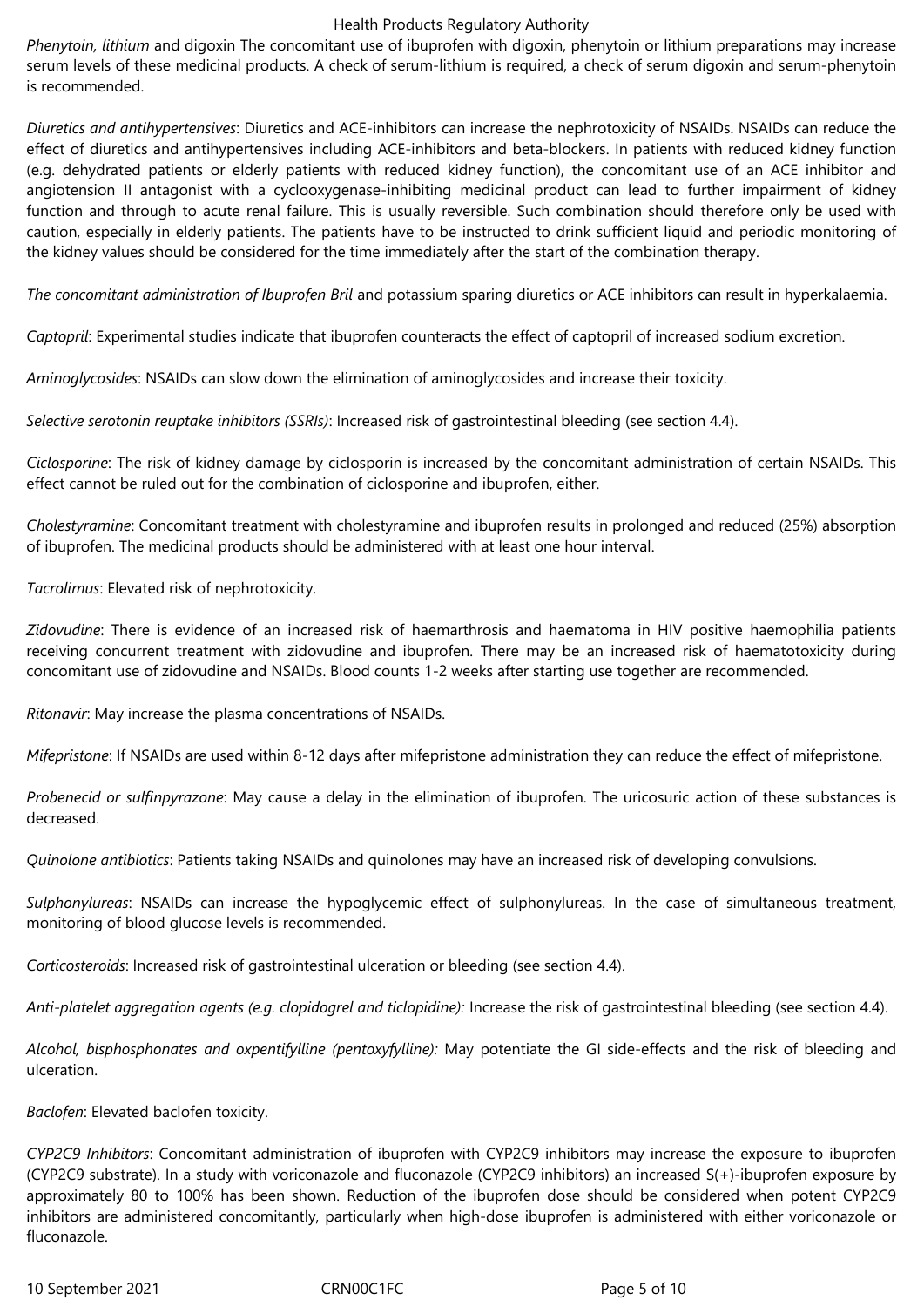# **4.6 Fertility, pregnancy and lactation**

#### **Pregnancy**

Inhibition of prostaglandin synthesis may adversely affect the pregnancy and/or the embryo/foetal development. Data from epidemiological studies suggest an increased risk of miscarriage and of cardiac malformation and gastroschisis after use of a prostaglandin synthesis inhibitor in early pregnancy. The absolute risk for cardiovascular malformation was increased from less than 1%, up to approximately 1.5%. The risk is believed to increase with dose and duration of therapy. In animals, administration of a prostaglandin synthesis inhibitor has been shown to result in increased pre- and post- implantation loss and embryo-foetal lethality. In addition, increased incidences of various malformations, including cardiovascular, have been reported in animals given a prostaglandin synthesis inhibitor during the organogenetic period. During the first and second trimester of pregnancy, Ibuprofen Bril Tablets should not be given unless clearly necessary. If Ibuprofen Bril Tablets is used by a woman attempting to conceive, or during the first and second trimester of pregnancy, the dose should be kept as low and duration of treatment as short as possible.

During the third trimester of pregnancy, all prostaglandin synthesis inhibitors may expose the foetus to:

- cardiopulmonary toxicity (with premature closure of the ductus arteriosus and pulmonary hypertension);
- renal dysfunction, which may progress to renal failure with oligo-hydramniosis;

The mother and the neonate, at the end of pregnancy to:

- Possible prolongation of bleeding time, an anti-aggregating effect which may occur even at very low doses.
- Inhibition of uterine contractions resulting in delayed or prolonged labour.

Consequently Ibuprofen Bril Tablets is contraindicated during the last trimester of pregnancy.

### Breast-feeding

Ibuprofen is excreted in breast milk, but with therapeutic doses during short term treatment, the risk for influence on infant seems unlikely. If, however, longer treatment is prescribed, early weaning should be considered.

### Fertility

The use of ibuprofen may impair fertility and is not recommended in women attempting to conceive. In women who have difficulties conceiving or who are undergoing investigation of infertility, withdrawal of ibuprofen should be considered.

### **4.7 Effects on ability to drive and use machines**

Ibuprofen generally has no adverse effects on the ability to drive and use machinery. However since at high dosage side effects such as fatigue, somnolence, vertigo (reported as common) and visual disturbances (reported as uncommon) may be experienced, the ability to drive a car or operate machinery may be impaired in individual cases. This effect is potentiated by simultaneous consumption of alcohol.

### **4.8 Undesirable effects**

The most commonly observed adverse events are gastrointestinal in nature. Peptic ulcers, perforation or GI bleeding, sometimes fatal, particularly in the elderly, may occur (see section 4.4). Nausea, vomiting, diarrhoea, flatulence, constipation, dyspepsia, abdominal pain, melaena, heamatemesis, ulcerative stomatits, exacerbation of colitis and Crohn's disease (see section 4.4) have been reported following administration. Less frequently, gastritis has been observed.

Undesirable effects are mostly dose-dependent. Especially the risk for the occurrence of gastrointestinal bleedings depends on the dosage range and duration of the treatment. Other known risk factors, see section 4.4.

Clinical studies suggest that use of ibuprofen, particularly at high dose (2400 mg/day) may be associated with a small increased risk of arterial thrombotic events (for example myocardial infarction or stroke) (see section 4.4).

Oedema, hypertension, and cardiac failure, have been reported in association with NSAID treatment.

The undesirable effects are less frequent when the maximum daily dose is 1200 mg.

Assessment of adverse reactions is normally based on the following occurrence frequency: Very common (≥1/10) Common (≥1/100 to <1/10) Uncommon (≥1/1,000 to <1/100) Rare (≥1/10,000 to <1/1,000)

10 September 2021 CRN00C1FC Page 6 of 10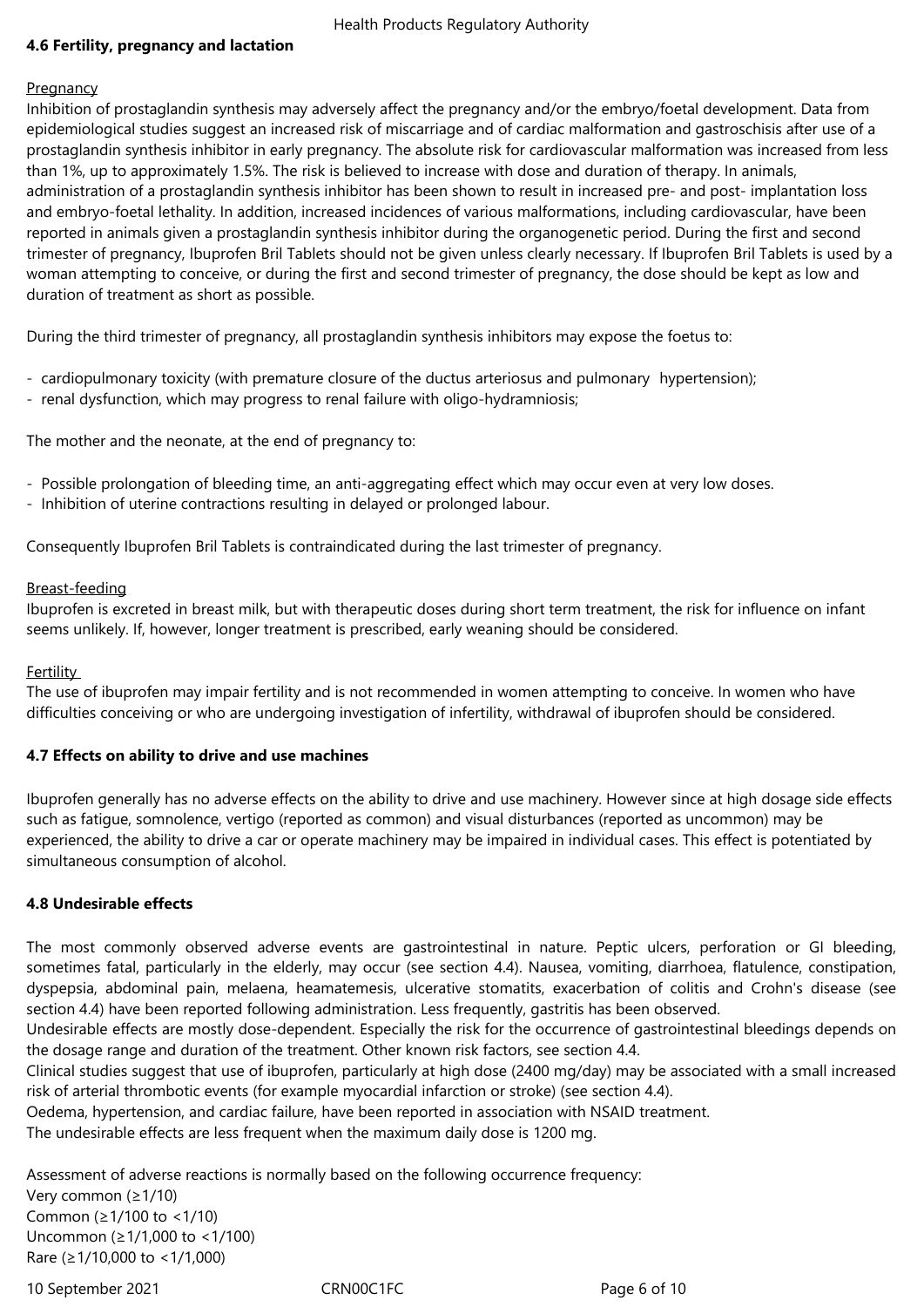# Very rare (<1/10,000)

Not known (cannot be estimated from the available data)

| <b>Body System</b>                              | Undesirable Effect                                                                                                                                                                                                                                                                                             | Frequency   |
|-------------------------------------------------|----------------------------------------------------------------------------------------------------------------------------------------------------------------------------------------------------------------------------------------------------------------------------------------------------------------|-------------|
| Investigations                                  | increase of blood urea nitrogen, serum transaminases and<br>alkaline phosphatase, decrease in haemoglobin and<br>haematocrit values, inhibition of platelet aggregation,<br>prolonged bleeding time, decrease of serum calcium,<br>increase in serum uric acid                                                 | Rare        |
| Cardiac disorders                               | palpitations, heart failure, myocardial infarction, acute<br>pulmonary oedema, oedema                                                                                                                                                                                                                          | Very rare   |
| Blood and lymphatic system disorders            | haematopoietic disorders (anaemia, leucopoenia,<br>thrombocytopenia, pancytopenia, agranulocytosis). The first<br>symptoms or signs may include: fever, sore throat, surface<br>mouth ulcers, flu-like symptoms, severe fatigue, nasal and<br>skin bleeding                                                    | Very rare   |
| Nervous System disorders                        | headache, somnolence, vertigo, fatigue, agitation, dizziness,<br>insomnia, irritability                                                                                                                                                                                                                        | Common      |
|                                                 | aseptic meningitis                                                                                                                                                                                                                                                                                             | Very rare   |
| Eye disorders                                   | visual disturbances                                                                                                                                                                                                                                                                                            | Uncommon    |
|                                                 | toxic amblyopia                                                                                                                                                                                                                                                                                                | Rare        |
| Ear and labyrinth disorders                     | Tinnitus                                                                                                                                                                                                                                                                                                       | Very rare   |
| Respiratory, thoracic and mediastinal disorders | rhinitis, bronchospasm                                                                                                                                                                                                                                                                                         | Uncommon    |
| Gastrointestinal disorders                      | Gastrointestinal disorders such as heartburn, dyspepsia,<br>abdominal pain and nausea, vomiting, flatulence, diarrhoea,<br>constipation                                                                                                                                                                        | Very common |
|                                                 | gastrointestinal ulcers, sometimes with bleeding and<br>perforation (see section 4.4), occult blood loss which may<br>lead to anaemia, melaena, haematemesis, ulcerative<br>stomatitis, colitis, exacerbation of inflammatory bowel<br>disease, complications of colonic diverticula (perforation,<br>fistula) | Common      |
|                                                 | Gastritis                                                                                                                                                                                                                                                                                                      | Uncommon    |
|                                                 | oesophagitis, pancreatitis, intestinal strictures.                                                                                                                                                                                                                                                             | Very rare   |
| Renal and urinary disorders                     | development of oedema especially in patients with arterial<br>hypertension or renal insufficiency, nephrotic syndrome,<br>interstitial nephritis which can be associated with renal<br>failure                                                                                                                 | Uncommon    |
|                                                 | renal papillary necrosis in long-term use (see section 4.4)                                                                                                                                                                                                                                                    | Very rare   |
| Skin and subcutaneous tissue disorders          | photosensitivity                                                                                                                                                                                                                                                                                               | Uncommon    |
|                                                 | severe forms of skin reactions (erythema multiforme,<br>exfoliative dermatitis, bullous reactions including<br>Stevens-Johnson syndrome and toxic epidermal necrolysis,<br>alopecia, necrotising fascitis                                                                                                      | Very rare   |
|                                                 | Drug reaction with eosinophilia and systemic symptoms<br>(DRESS syndrome), Acute generalised exanthematous<br>pustulosis (AGEP)                                                                                                                                                                                | Not known   |
|                                                 | Fixed drug eruptions                                                                                                                                                                                                                                                                                           | Not known   |
| Vascular disorder                               | hypertension                                                                                                                                                                                                                                                                                                   | Very rare   |
| Immune System disorders                         | hypersensitivity reactions such as urticaria, pruritus, purpura<br>and exanthema as well as asthma attacks (sometimes with<br>hypotension)                                                                                                                                                                     | Uncommon    |
|                                                 | Lupus erythematosus syndrome                                                                                                                                                                                                                                                                                   | Rare        |
|                                                 | severe hypersensitivity reactions. The symptoms may include:<br>facial oedema, swelling of the tongue, internal laryngeal<br>swelling with constriction of the airways, dyspnoea,<br>tachycardia, fall of blood pressure to the point of<br>life-threatening shock.                                            | Very rare   |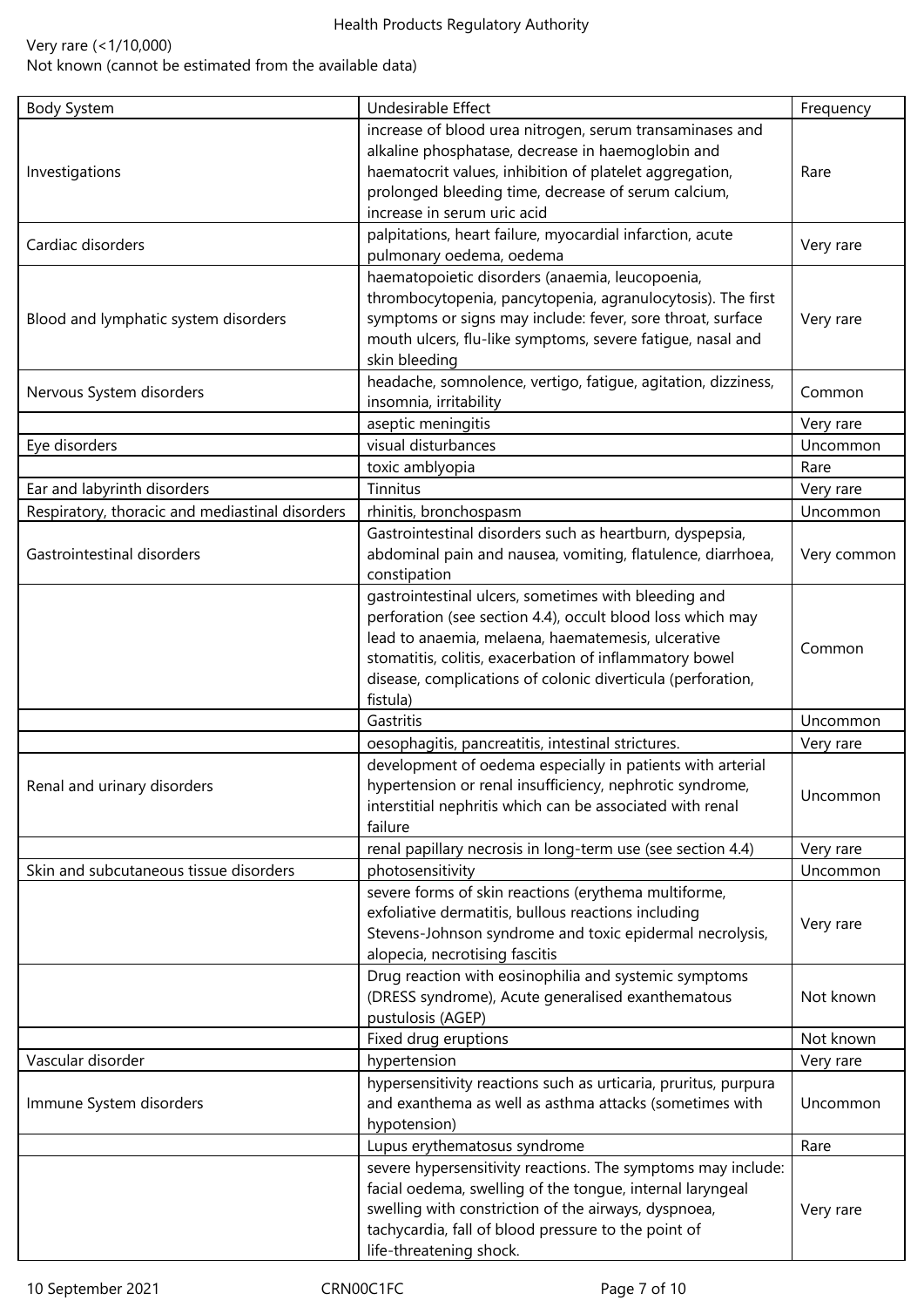#### **Reporting of suspected adverse reactions**

Reporting suspected adverse reactions after authorisation of the medicinal product is important. It allows continued monitoring of the benefit/risk balance of the medicinal product. Healthcare professionals are asked to report any suspected adverse reactions via HPRA Pharmacovigilance, Earlsfort Terrace, IRL- Dublin 2; Tel: +353 16764971; Fax: +353 1 6762517. Website: http://hpra.ie/; E-mail: medafety@hpra.ie.

### **4.9 Overdose**

#### *In serious [poisoning met](http://hpra.ie/)abolic acidosis may occur.*

#### *Symptoms*

Most patients who have ingested clinically important amounts of NSAIDs will develop no more than nausea, vomiting, epigastric pain, or more rarely, diarrhoea. Tinnitus, headache, dizziness, vertigo and gastrointestinal bleeding may also occur. In more serious poisoning, toxicity is seen in the central nervous system, manifesting as drowsiness, occasionally excitation and disorientation or coma. Occasionally patients develop convulsions. Children may also develop myoclonic cramps. In serious poisoning metabolic acidosis may occur and the prothrombin time/INR may be prolonged, probably due to the actions of circulating clotting factors. Acute renal failure, liver damage, hypotension, respiratory depression and cyanosis may occur. Exacerbation of asthma is possible in asthmatics.

#### *Treatment*

Treatment should be symptomatic and supportive and include the maintenance of a clear airway and monitoring of cardiac and vital signs until stable. Gastric emptying or oral administration of activated charcoal is indicated if the patient presents within one hour of ingestion of more than 400 mg per kg of body weight. If Ibuprofen Bril Tablets has already been absorbed, alkaline substances should be administered to promote the excretion of the acid ibuprofen in the urine. If frequent or prolonged, convulsions should be treated with intravenous diazepam or lorazepam. Bronchodilators should be given for asthma. No specific antidote is available.

#### **5 PHARMACOLOGICAL PROPERTIES**

#### **5.1 Pharmacodynamic properties**

Pharmacotherapeutic group: Anti-inflammatory and antirheumatic products, non-steroids; propionic acid derivatives. ATC code: M01AE01

Ibuprofen is a NSAID that possesses anti-inflammatory, analgesic and antipyretic activity. Animal models for pain and inflammation indicate that ibuprofen effectively inhibits the synthesis of prostaglandins. In humans, ibuprofen reduces pain possibly caused by inflammation or connected with it, swelling and fever. Ibuprofen exerts an inhibitory effect on prostaglandin synthesis by inhibiting the activity of cyclo-oxygenase. In addition ibuprofen has an inhibitory effect on ADP (adenosine diphosphate) or collagen-stimulated platelet aggregation.

Experimental data suggest that ibuprofen may competitively inhibit the effect of low dose acetylsalicylic acid on platelet aggregation when they are dosed concomitantly. Some pharmacodynamic studies show that when single doses of ibuprofen 400 mg were taken within 8 h before or within 30 min after immediate release acetylsalicylic acid dosing (81 mg), a decreased effect of acetylsalicylic acid on the formation of thromboxane or platelet aggregation occurred. Although there are uncertainties regarding extrapolation of these data to the clinical situation, the possibility that regular, long-term use of ibuprofen may reduce the cardioprotective effect of low-dose acetylsalicylic acid cannot be excluded. No clinically relevant effect is considered to be likely for occasional ibuprofen use (see section 4.5).

Ibuprofen inhibits prostaglandin synthesis in the uterus, thereby reducing intrauterine rest and active pressure, the periodic uterine contractions and the amount of prostaglandins released into the circulation. These changes are assumed to explain the alleviation of menstrual pain. Ibuprofen inhibits renal prostaglandin synthesis which can lead to renal insufficiency; fluid retention and heart failure in risk patients (see section 4.3).

Prostaglandins are connected with ovulation and the use of medicinal products inhibiting prostaglandin synthesis may therefore affect the fertility of women (see section 4.4, 4.6 and 5.3).

#### **5.2 Pharmacokinetic properties**

10 September 2021 CRN00C1FC Page 8 of 10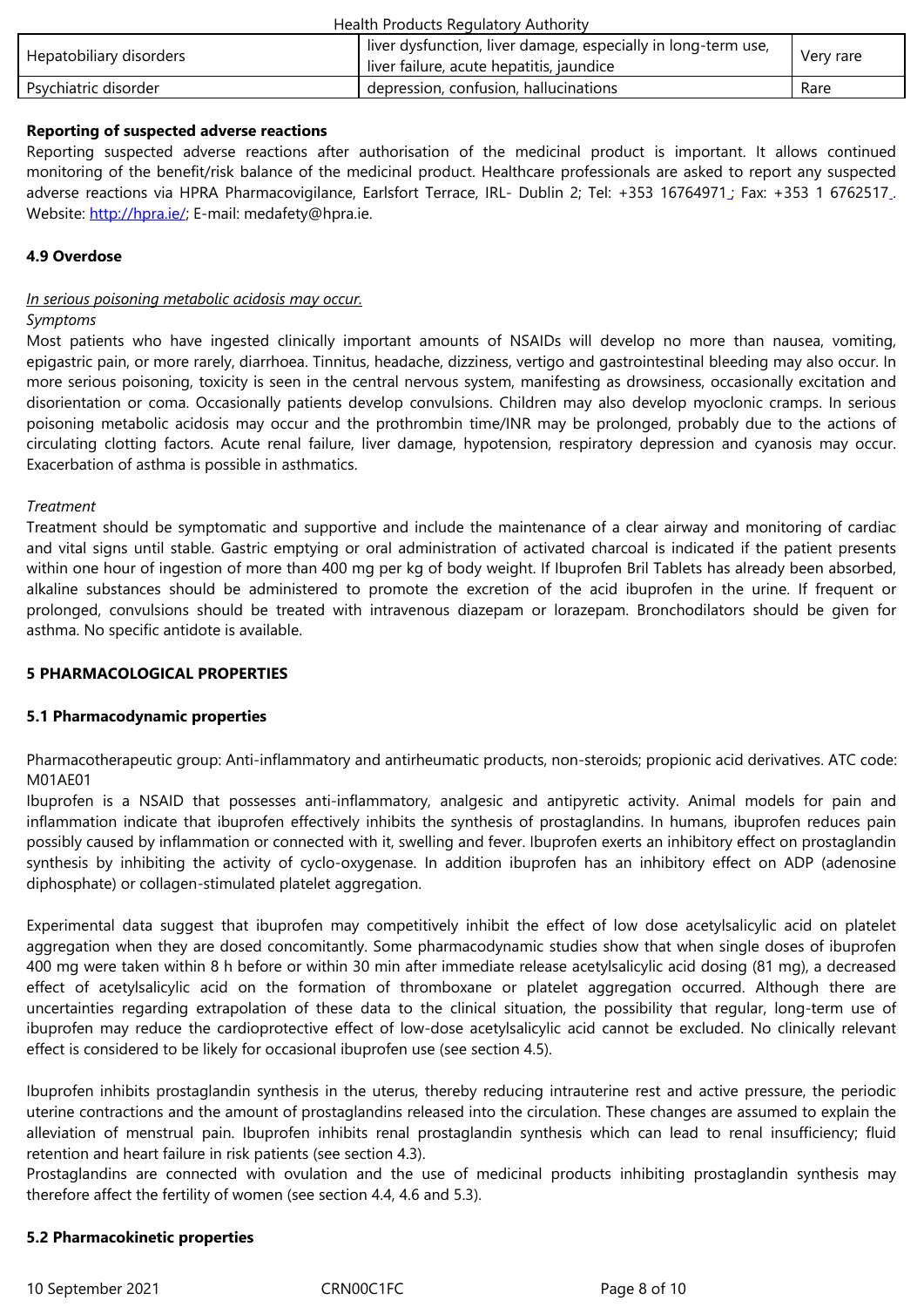### *Absorption*

Ibuprofen is rapidly absorbed from the gastrointestinal tract. Peak serum concentrations occur one to two hours after administration

# *Distribution*

Ibuprofen is rapidly distributed throughout the whole body. The plasma protein binding is approximately 99%.

# *Metabolism*

Ibuprofen is metabolised in the liver (hydroxylation, carboxylation).

### *Elimination*

The elimination half-life is approximately 2.5 hours in healthy individuals. Pharmacologically inactive metabolites are mainly excreted (90%) by the kidneys but also in bile.

# **5.3 Preclinical safety data**

There are no preclinical data considered relevant to clinical safety beyond data included in other sections of this Summary of product characteristics.

# **6 PHARMACEUTICAL PARTICULARS**

# **6.1 List of excipients**

# **The core tablet contains:**

Microcrystalline cellulose Lactose monohydrate Croscarmellose sodium Colloidal anhydrous silica Polyvinyl povidone Maize starch Sodium lauril sulfate Magnesium stearate

### **The tablet coating contains:**

Hydroxypropyl cellulose Hypromellose Macrogol Titanium dioxide

# **6.2 Incompatibilities**

Not applicable.

# **6.3 Shelf life**

3 years

# **6.4 Special precautions for storage**

This medicinal product does not require any special storage conditions.

# **6.5 Nature and contents of container**

Opaque PVC/Al blisters packs of 1, 5, 6, 10, 12, 15, 20, 24, 30, 40, 48, 50, 60, 100 and 200 tablets.

HDPE containers with polypropylene caps containing 12, 15, 20, 24, 30, 40, 48, 50, 60, 100, 200 and 250.

10 September 2021 CRN00C1FC **Page 9 of 10** Not all pack sizes may be marketed.